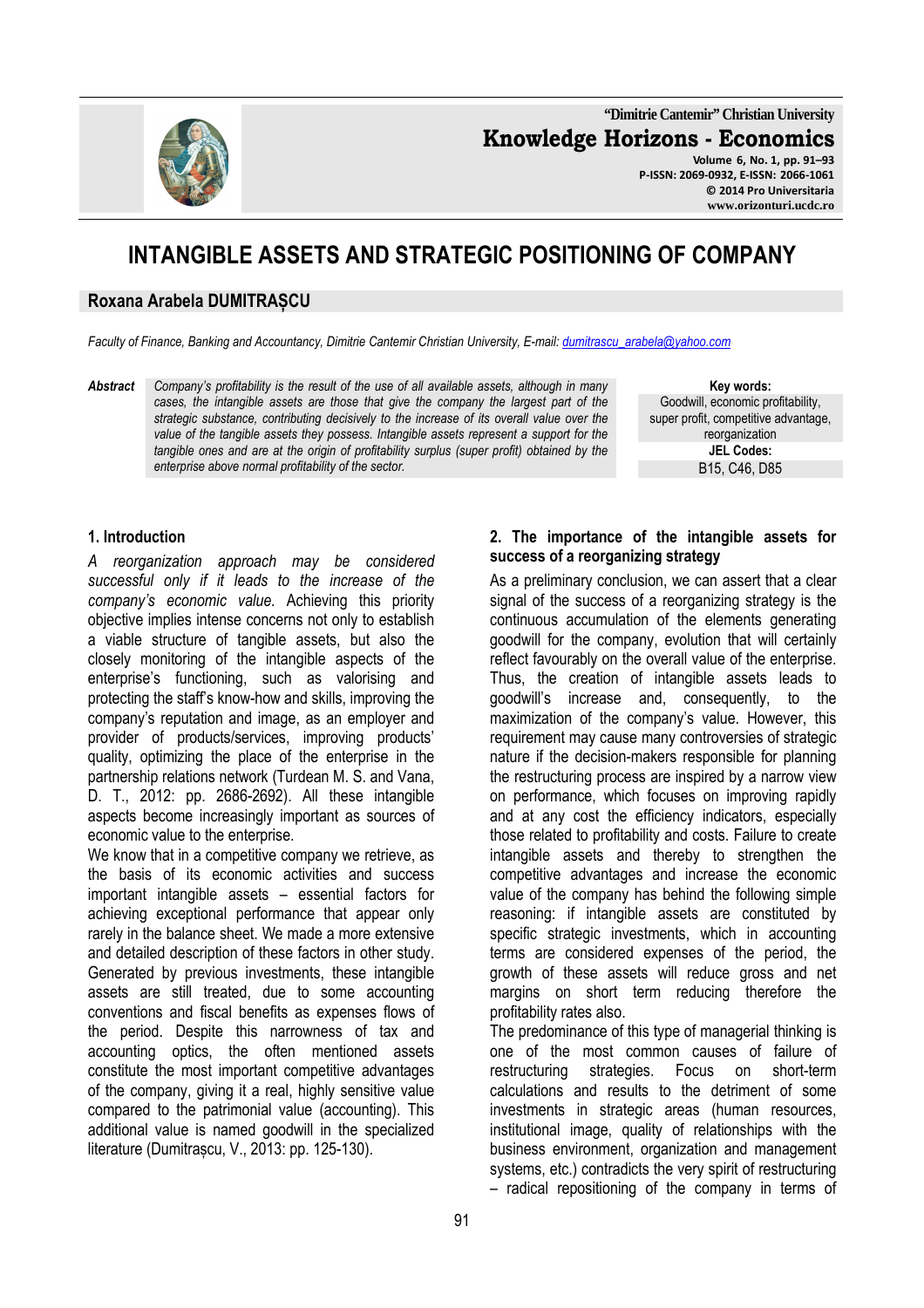competitive advantage and long-term improvement of its performance (Fustec A. and Morois, B, 2006: pp. 74- 83).

Intangible assets represent a support for the tangible ones and are at the origin of profitability surplus (super profit) obtained by the enterprise above normal profitability of the sector. At the same time, the profitability of the company is determined, from accounting perspective, only by considering the tangible assets, as the intangible ones would not even exist, as if the profitability obtained by the enterprise were due exclusively to the assets found in the balance sheet. In reality, *company's profitability is the result of the use of all available assets,* although in many cases, the intangible assets are those that give the company the largest part of the strategic substance, contributing decisively to the increase of its overall value over the value of the tangible assets they possess (Hand J. and Lev, B., 2003: pp. 205-208).

If the economic profitability of the company is calculated as the ratio between the result or the gross surplus of the exploitation and the economic asset (consisting of tangible assets) then the strategic interests for the relative reduction of the indispensable tangible assets to achieve the turnover of the company is obvious (Dumitrașcu, V., 2014: pp. 81-88). The same relationship highlights *the fundamental role of the intangible assets that allow the obtaining of some consistent income flows without "loading" excessively the balance assets (tangible) of the company.* This means higher revenues without significant increases of tangible assets (on which profitability is calculated), as the "effort difference" is sustained by the intangible assets as elements generating goodwill for the company.

To see how this mechanism works, we proceed to the decomposition of the economic gross profitability (EGP) rate in two factors – the gross margin rate of accumulation and the rate of rotation of the economic assets by the turnover:

$$
EGP = \frac{EBIT}{Turnover} \times \frac{Turnover}{Economic asset}
$$
 (1)

Economic profitability is formed by the influence of two factors: a *quantitative* one – *gross margin rate of accumulation* and a *qualitative* one – *asset's rotation through the turnover*. The level of gross margin highlights the result of the exploitation activity, including its completion through its trading conditions reflected in the turnover, on the one hand, while the rotation of the total asset through the turnover expresses the degree of intensity of the use of resources attracted by the company.

The value of economic profitability may be improved either by the increase of the gross margin rate of accumulation, i.e. by increasing sales and reducing expenses or by accelerating the rotation of the economic asset through the turnover, objective achievable either by a more rapid increase of the turnover in relation to the asset growth (investments). If the gross margin rate of accumulation is the result of trade policy, expressing actually the commercial profitability of the enterprise, the rotation of the economic asset through the turnover reflects the productivity of the economic means reflected in the balance sheet. Likewise, it may be observed that *the same economic profitability may be generated by two opposite commercial strategies:* 

 *high prices policy,* so with an increased gross margin, but with a slow rotation of the economic capital and a reduced volume of trading activities (in Western countries this strategy is specific to the investments in the centre of the city);

 *low prices policy,* so a lower margin, but with an accelerated rotation of the economic capital and an important volume of trading activities (specific to the investments situated at the periphery of the city).

But economic profitability may be directly correlated with the profitability of the labour factor offered by the margin rate on the added value (the difference between added value and personnel expenses), with fixed assets productivity (expressed as the added value per one leu immobilizations) and the investment structure (offered by the coefficient of strategic investments):

|                 |  | tari t          |     | Value added     |  |
|-----------------|--|-----------------|-----|-----------------|--|
| FGP             |  | $=$ Value added | — x | Immobilizations |  |
| Immobilizations |  |                 |     |                 |  |
| Economic asset  |  |                 |     |                 |  |

As a result, the rate of economic profitability may grow, either by increasing the margin on the added value, or by increasing the fixed assets or by increasing the degree of immobilization of the economic capital, either by acting simultaneously on the three factors.

## **3. Conclusions**

However, it is known that often *the productivity of the tangible economic means is facilitated by the existence and exploitation of some intangible assets.* It means that accelerating the rotation of the economic asset may be realized without changing the denominator of the ratio only by developing another type of economic means – the intangible ones that are not reflected in the balance sheet of the company. These intangible means will contribute significantly to the turnover's increase. without loading substantially the company's "official" economic asset. Of course, on short term, the